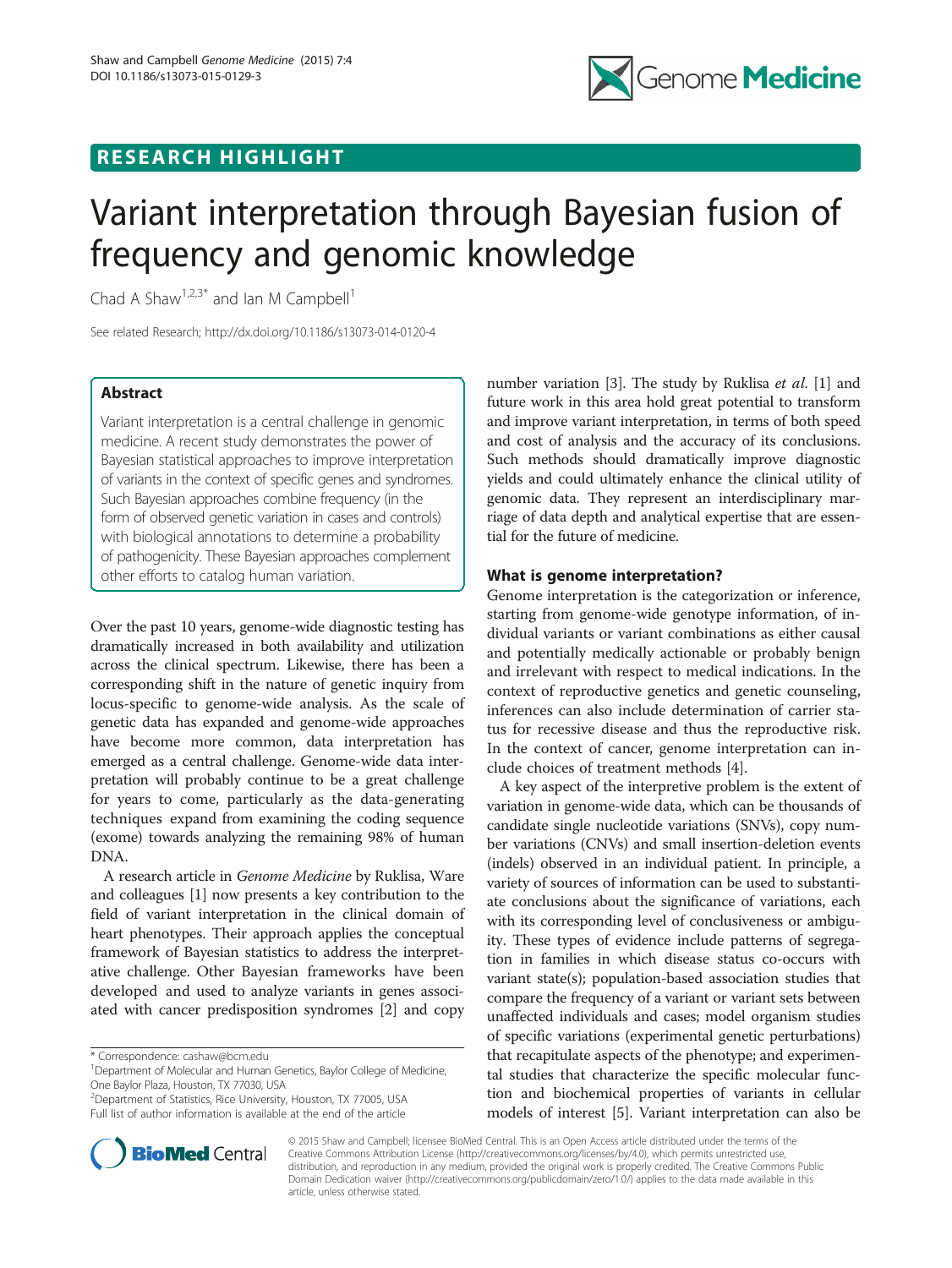aided by using the increasing reservoir of big-data catalogs that contain a wealth of information on transcription factor binding, epigenetic states, multi-species conservation, protein structures and protein-protein interaction networks; these catalogs also include multi-species repositories of data for gene products and mutant phenotypes and the vast collection of information contained in the biomedical literature.

## Bayesian fusion of frequency and genomic knowledge

The recent work brings together two conceptually distinct types of information for variant analysis: frequency of variation in humans and annotation information about variants [\[1,3](#page-2-0)]. The integration of frequency and genomic data is accomplished through the well developed paradigm of Bayesian statistical reasoning. Bayesian analysis involves two main components: a prior distribution on a quantity of interest and a sampling distribution to update this prior using observed information. In the recent paper [[1\]](#page-2-0), the authors treat variant pathogenicity in a given patient as the unknown parameter. They place a prior distribution on this outcome using information on gene-level variation frequency, and they use observed annotation data corresponding to the particular variant to update the probability of pathogenicity. This analysis determines a synthetic score for variant pathogenicity, which proved to be both sensitive and specific in the evaluations performed.

The authors also customized their Bayesian models by gene and disease context, focusing on three cardiac syndromes [\[1](#page-2-0)]. In a new innovation, they also present separate families of Bayesian models for distinct classes of SNVs and indels (radical, missense and in-frame indels). Other authors had previously used a Bayesian approach to analyze CNVs, using annotation data to specify the prior and human frequency data to determine the likelihood [\[3](#page-2-0)]. By making use of the well developed logical foundations of Bayesian statistics - with its known benefits and pitfalls - these Bayesian approaches for variant analysis hold great promise to advance the field of interpretation, making best use of decades of research in statistical analysis.

## Variant interpretation using a catalog look-up approach

The important contribution of this recent paper [\[1](#page-2-0)] is its potential to offer interpretative conclusions that are rationally substantiated in the absence of detailed specific clinical knowledge about particular variants observed in individuals or small numbers of people. Genomic medicine often relies on well established catalogs of specific variants and variant databases to substantiate conclusions about rare variants. There are a variety of such catalogs, including

the Human Gene Mutation Database (HGMD), Online Mendelian Inheritance in Man (OMIM), ClinVar [\[6\]](#page-2-0) and several phenotype-specific resources [[7\]](#page-2-0). Large-scale efforts [[8\]](#page-2-0) are underway to expand catalogs and considerable public resources have been allocated in this direction.

The feasibility of cataloging or enumerating all phenotypically relevant human genetic variation is opposed by underlying physical principles. Human variation is an open physical system in which each human birth generates new variation. There are 3 billion bases of human DNA, and thus a vast number of variations if we consider all possible CNV and indel events. Expanding to variant combinations, there are  $4.5 \times 10^{18}$  possible pairs of nucleotide variants. The number of variations, combinations of variations and the potentially pathogenic variants rivals the size of the entire human family. Moreover, principles of population genetics show that in the context of an expanding population, as in the case of the recent superexponential growth of human populations, most variation has emerged recently and is not widely shared within a population [\[9](#page-2-0)]. In this context, differentiating phenotypically meaningful variation from variation that is merely rare is a challenge. Variant cataloging relies on the idea that by aggregating data on disease-causing variations and putative causal variations, we will eventually develop a comprehensive and definitive resource. Large-scale and expensive approaches that collate these data in adult disease, such as the Cancer Genome Atlas [\[10](#page-2-0)], have revealed that much genetic variation underlying disease states is sparse and extremely personal. Although documenting and cataloging observed variation together with evidence of pathogenicity is useful, other approaches will almost certainly be necessary.

### The benefits and dangers of Bayesian approaches

In the face of this complexity, the Bayesian approach offers a variety of benefits. First, it combines different kinds of information, making better use of current knowledge. Second, it can propose an interpretation based on diverse available information when there is only singleton and sparse variation. Third, its conclusions are provided not as binary decisions, but as a continuous scale that more transparently reflects our state of uncertainty rather than a false sense of certainty.

Despite the positives, there are limitations to a Bayesian approach. First and foremost, there are many parameters and distributional details that must be specified in a Bayesian analysis, and these modeling choices can have an immense impact. In the recent paper [\[1](#page-2-0)], many choices are made in terms of default variant frequency and coefficient parameters, and future work can provide guidance on the stability of the conclusions made from the analyses. Perhaps more importantly, any Bayesian analysis is by definition influenced by prior knowledge and consequently can suffer from